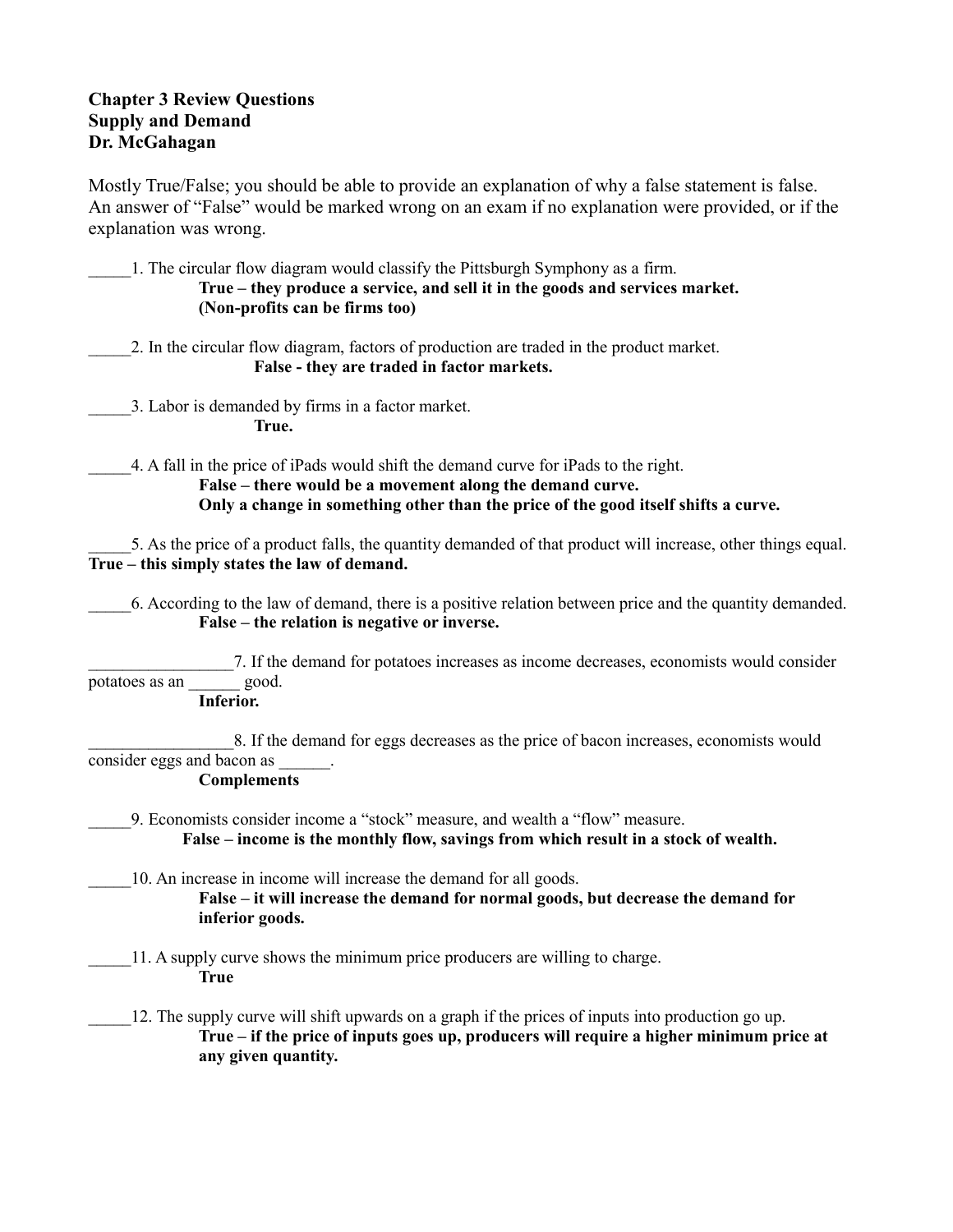(Draw graph below) 13. A demand curve can be written in general terms as

$$
Qd = 0.1 * Income - 20 P
$$

Draw a graph for the demand curves at Income  $= $10,000$  and at Income  $= $30,000$ Be sure to have the axes labeled and also indicate the points at which the demand curves cross the vertical and horizontal axes.

> **The demand curve at \$ 10,000 will be Qd = 1000 – 20 P** or  $P = 50 - 1/20$  Od **It will run from 50 on the vertical price axis to 1000 on the horizontal quantity axis. The demand curve at \$ 30,000 will be Qd = 3000 – 20 P**

or  $P = 150 - 1/20$  Od **It will run from 150 on the vertical price axis to 3000 on the horizontal quantity axis.**

14. If income were \$ 10,000, and if the supply curve were  $Os = 30$  P, the equilibrium price would be \_\_\_\_. (show calculations below)

$$
Qd = Qs \t(Equilibrium condition)1000 - 20 P* = 30 P* 50 P* = 1000P* = $20
$$

**Note: the star on the price denotes the equilibrium price.**

15. If income were \$ 10,000 and if the supply curve were  $Q_s = 30$  P, the equilibrium quantity would be \_\_\_\_ (show calculations below).

**Substitute the equilibrium price of 20 into either the demand or supply equation.**  $\text{Od*} = 1000 - 20(20) = 600$  $\text{Os*} = 30(20) = 600$ 

16. If income were \$ 30,000, and if the supply curve were  $\text{Qs} = 20 \text{ P}$ , the equilibrium price would be  $\qquad$ . (show calculations below)

```
Qd = Qs (Equilibrium condition)
3000 - 20 P* = 20 P
       40 P* = 3000
       P* = $ 75
```
17. If income were \$ 30,000 and if the supply curve were  $Os = 20$  P, the equilibrium quantity would be \_\_\_\_ (show calculations below).

Substitute  $P^* = 75$  into the supply equation to get  $Qs^* = 20 * 75 = 1500$ Substitute  $P^* = 75$  into the demand equation to get  $Qd^* = 3000 - 20 \times 75 = 3000 - 1500 = 1500$